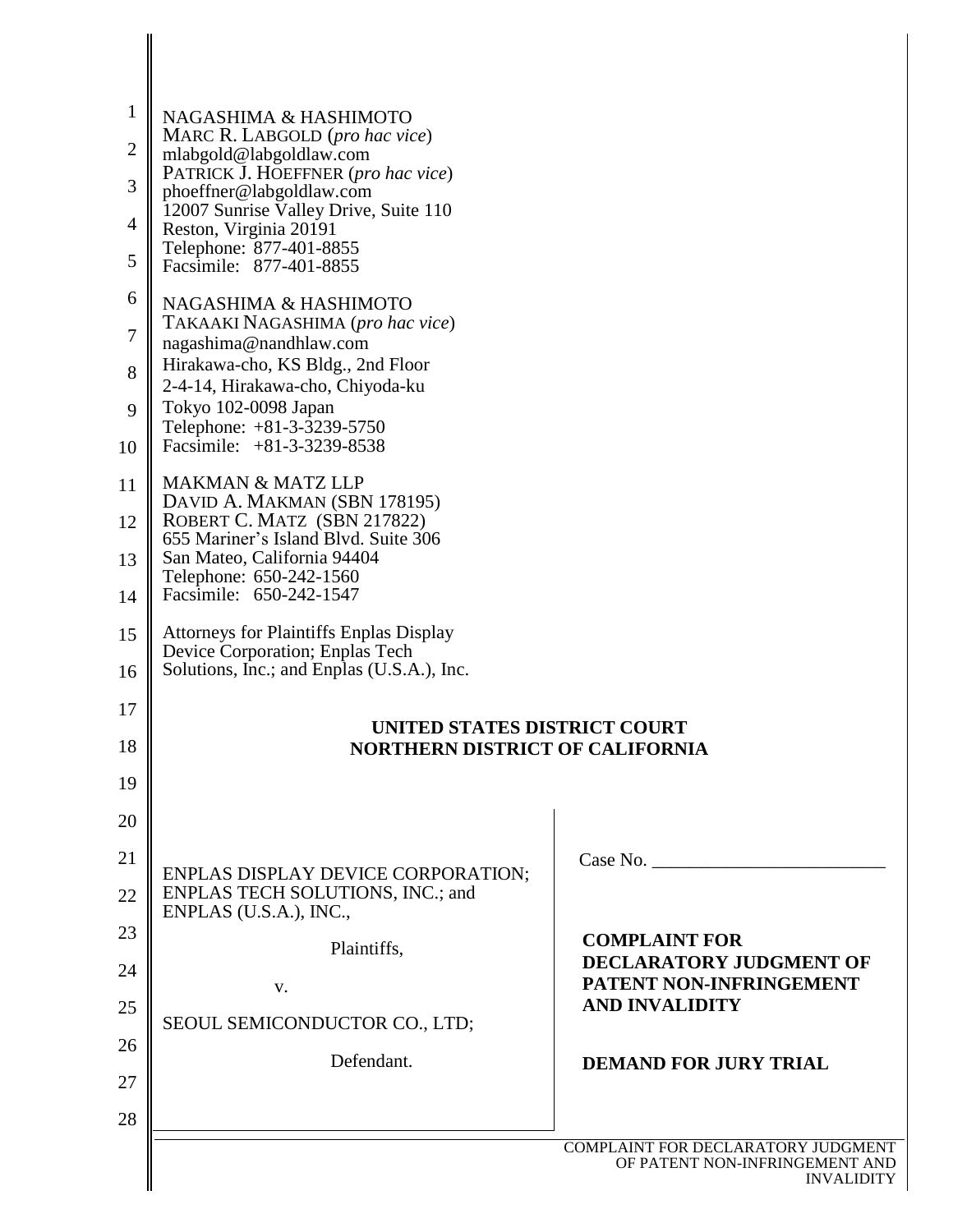| $\mathbf{1}$   | Plaintiffs Enplas Display Device Corporation, Enplas Tech Solutions, Inc. and Enplas                      |
|----------------|-----------------------------------------------------------------------------------------------------------|
| $\overline{2}$ | (U.S.A.), Inc. allege upon knowledge as to themselves and their own actions, and upon                     |
| 3              | information and belief as to all other matters, against Defendant Seoul Semiconductor Company,            |
| $\overline{4}$ | Ltd. as follows:                                                                                          |
| 5              | <b>THE PARTIES</b>                                                                                        |
| 6              | Plaintiff Enplas Display Device Corporation ("EDD") is a corporation organized<br>1.                      |
| $\overline{7}$ | and existing under the laws of Japan, having its principal place of business at 2-30-1, Namiki,           |
| 8              | Kawaguchi City, Saitama 332-0034 Japan.                                                                   |
| 9              | 2.<br>Plaintiff Enplas Tech Solutions, Inc. ("ETS") is a corporation organized and                        |
| 10             | existing under the laws of the State of California, having its principal place of business at 1225        |
| 11             | Innsbruck Dr., Sunnyvale, CA 94089-1317.                                                                  |
| 12             | 3.<br>Plaintiff Enplas (U.S.A.), Inc. ("Enplas USA") is a corporation organized and                       |
| 13             | existing under the laws of the State of Georgia, having its principal place of business at 1901 West      |
| 14             | Oak Circle, Marietta, Georgia, 30062.                                                                     |
| 15             | Upon information and belief, Defendant Seoul Semiconductor Company, Ltd.<br>4.                            |
| 16             | ("SSC") is a company organized and existing under the laws of the Republic of Korea, having its           |
| 17             | principle place of business at 1B-25, 727, Wonsi-dong, Danwon-gu, Ansan-city, Gyeonggi-do,                |
| 18             | Korea 425-851.                                                                                            |
| 19             | 5.<br>Upon information and belief, Defendant SSC is the assignee of the entire right, title               |
| 20             | and interest in United States Patent 6,473,554 (the "554 Patent"), entitled "Lighting Apparatus           |
| 21             | Having Low Profile" which issued on October 29, 2002, and was assigned to Defendant SSC on                |
| 22             | August 27, 2009. A copy of the '554 Patent is attached hereto as Exhibit A.                               |
| 23             | Upon information and belief, Defendant SSC is the assignee of the entire right, title<br>6.               |
| 24             | and interest in United States Patent 6,007,209 (the "209 Patent"), entitled "Light Source For             |
| 25             | Backlighting," which issued on December 28, 1999, and was assigned to Defendant SSC on                    |
| 26             | September 26, 2013. A copy of the '209 Patent is attached hereto as Exhibit B.                            |
| 27             | $^{\prime\prime}$                                                                                         |
| 28             |                                                                                                           |
|                | COMPLAINT FOR DECLARATORY JUDGMENT<br>OF PATENT NON-INFRINGEMENT AND<br>$\mathbf{1}$<br><b>INVALIDITY</b> |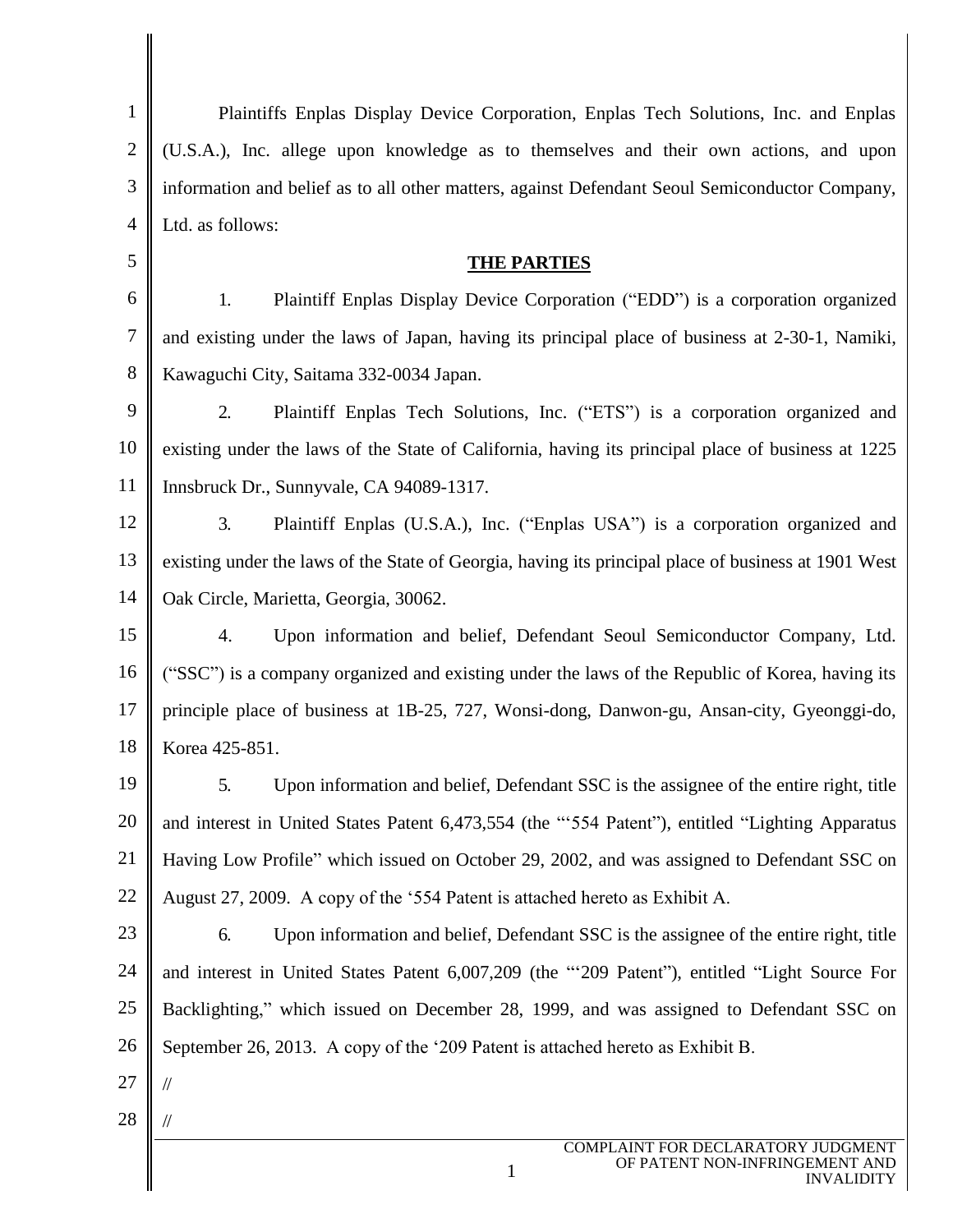| $\mathbf{1}$   | <u>JURISDICTION AND VENUE</u>                                                                               |
|----------------|-------------------------------------------------------------------------------------------------------------|
| $\overline{2}$ | 7.<br>This Court has jurisdiction over the subject matter of this action pursuant to 28                     |
| 3              | U.S.C. §§ 1331 and 1338(a), in that it involves substantial claims arising under the United States          |
| 4              | Patent Act, 35 U.S.C. § 1, et seq.                                                                          |
| 5              | 8.<br>This Court has jurisdiction to provide declaratory judgment that the '554 and '209                    |
| 6              | Patents are invalid and not infringed pursuant to 28 U.S.C. §§ 2201 and 2202, arising from the              |
| 7              | case of actual controversy described herein.                                                                |
| 8              | 9.<br>Venue is proper in this Court pursuant to 28 U.S.C. §§ 1391 and 1400(b).                              |
| 9              | 10.<br>This Court has personal jurisdiction over Defendant SSC. On information and                          |
| 10             | belief, Defendant SSC has purposefully availed itself of the privilege of conducting activities in          |
| 11             | the State of California and this District.                                                                  |
| 12             | 11.<br>On information and belief, Defendant SSC has continuous and systematic business                      |
| 13             | contacts in the State of California and this District.                                                      |
| 14             | 12.<br>On information and belief, Defendant SSC regularly conducts and has conducted                        |
| 15             | business in the State of California and this District.                                                      |
| 16             | 13.<br>On information and belief, Defendant SSC maintains a regular and established                         |
| 17             | place of business in the State of California at 5856 Corporate Ave., Suite 240, Cypress California          |
| 18             | 90630.                                                                                                      |
| 19             | 14.<br>On information and belief, Defendant SSC, directly and through intermediaries                        |
| 20             | including subsidiaries, distributors, retailers and/or others, sells, offers for sale, advertises, ships,   |
| 21             | distributes, and/or imports, <i>inter alia</i> , light-emitting diode ("LED") products and related devices  |
| 22             | in the State of California and this District.                                                               |
| 23             | On information and belief, Defendant SSC has established a distribution chain to<br>15.                     |
| 24             | purposefully direct their LED products to the State of California with the expectation that those           |
| 25             | products will be purchased by customers in this District.                                                   |
| 26             | 16.<br>On information and belief, Defendant SSC has previously filed suit seeking to                        |
| 27             | enforce its LED patents in this District.                                                                   |
| 28             | $\frac{1}{2}$                                                                                               |
|                | COMPLAINT FOR DECLARATORY JUDGMENT<br>OF PATENT NON-INFRINGEMENT AND<br>$\mathfrak{2}$<br><b>INVALIDITY</b> |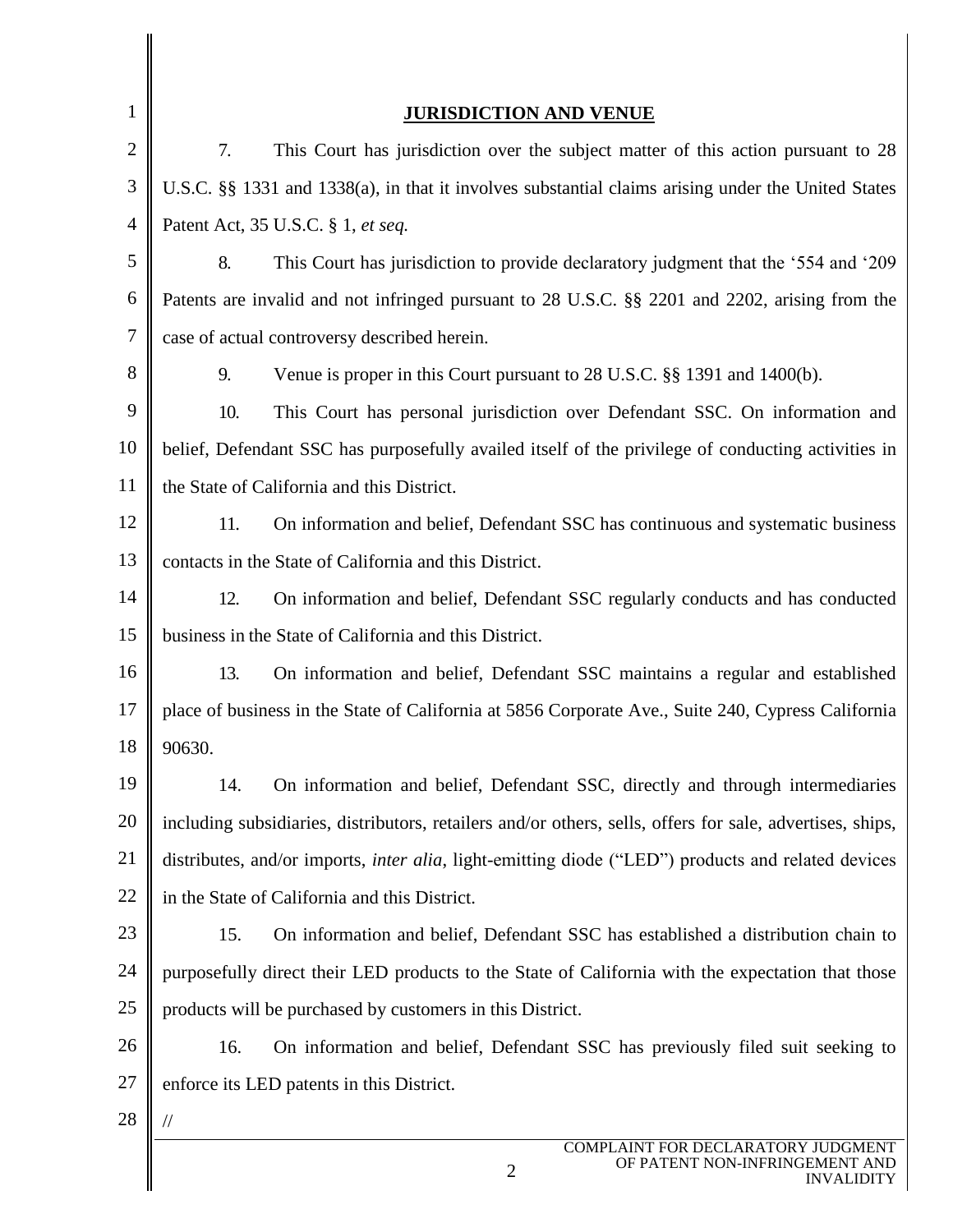1

12

13

14

15

16

## **EXISTENCE OF ACTUAL CONTROVERSY**

2 3 4 5 17. On October 16, 2013, Lawrence J. Gotts, Esq., a partner with the firm of Latham & Watkins, LLP, in his capacity as counsel for Defendant SSC, sent a letter to Plaintiff EDD captioned "Re Notice of Seoul Semiconductor Corporation's LED Patents." A copy of this letter is attached hereto as Exhibit C.

6 7 8 9 10 11 18. The October 16, 2013, letter stated, "SSC is one of the world's largest lightemitting diode ("LED") manufacturers and owns more than 10,000 patents world-wide related to LED technology. SSC has invested heavily in its technology and associated intellectual property. As a result, SSC is committed to protecting and, when necessary, enforcing its intellectual property rights against third-party infringers. To that end, SSC has embarked upon a licensing and enforcement program to enforce and protect its world-wide intellectual property rights."

19. The October 16, 2013 letter also stated, "SSC's large portfolio of industrysignificant, LED-related patents includes, for example, U.S. Patents Nos. 6,473,554 (the '"554 patent") and 6,007,209 (the '"209 patent"). SSC believes that this and other SSC patents are highly relevant to products that Enplas is making and selling to third parties, without SSC's authorization and without a license, including, for example, the lenses supplied to Lumens Co.,

17 Ltd. used in Lumens Part No. BN96-21474A and LG Innotek used in Part No. 6916L-1387 A."

18 19 20 20. The October 16, 2013, letter further stated, "SSC believes that Enplas is inducing and contributing to the infringement of the '554 and '209 patents" and included an attached "claim chart demonstrating infringement of the '554 patent by packaged LEDs containing Enplas lenses."

21 22 23 24 21. The October 16, 2013, letter finally stated that unless provided written assurance that EDD would "immediately cease and desist from all conduct infringing SSC's patents, including the '554 and '209 patents," Defendant SSC intended to "pursue enforcement of its patents in actions brought in Federal District Court and/or the International Trade Commission."

25 26 27 22. On October 16, 2013, Lawrence J. Gotts, Esq. of Latham & Watkins, in his capacity as counsel for Defendant SSC, sent an identical letter to Plaintiff ETS. A copy of this letter is attached hereto as Exhibit D.

28

I

23. On October 16, 2013, Lawrence J. Gotts, Esq. of Latham & Watkins, in his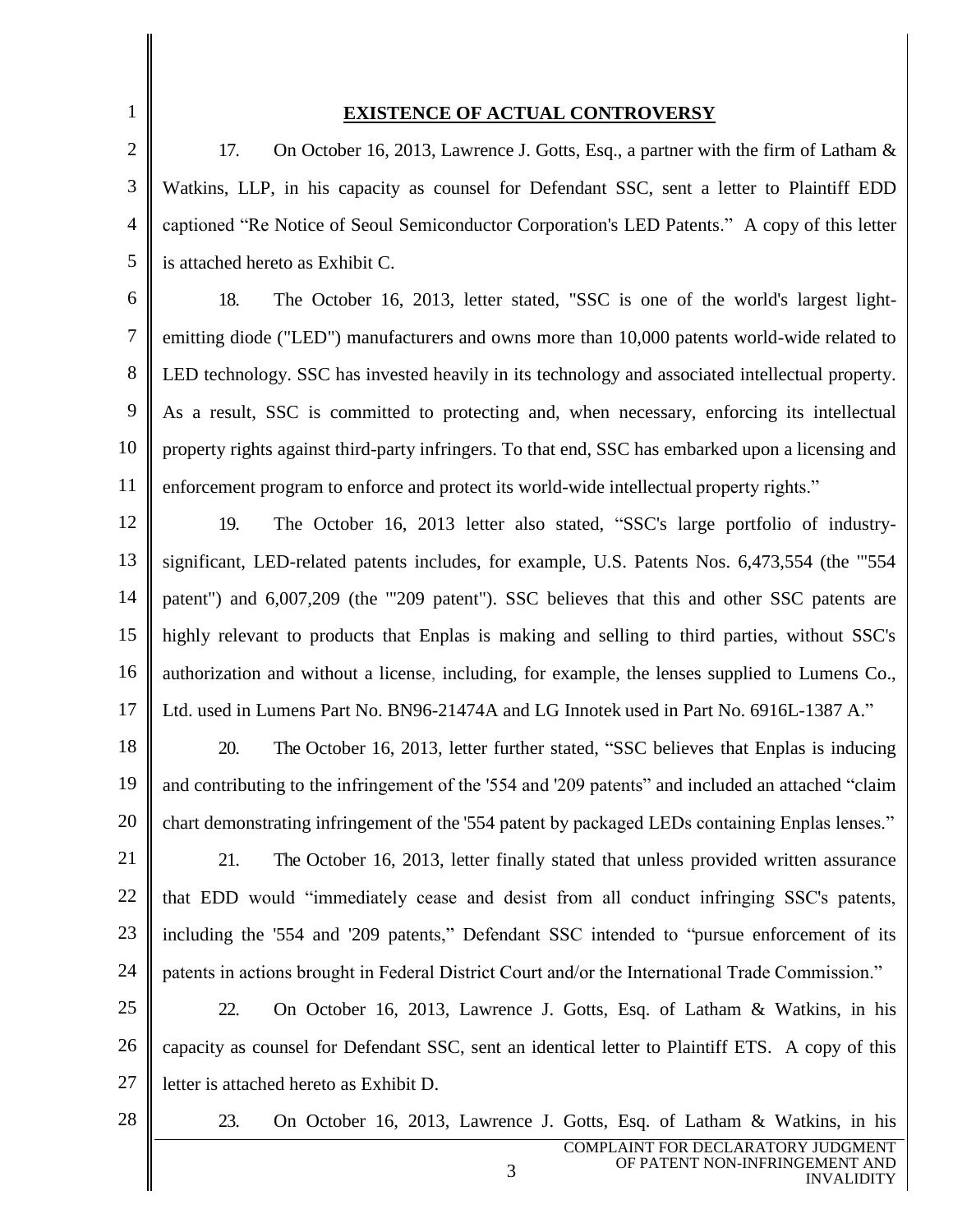| $\mathbf{1}$   | capacity as counsel for Defendant SSC, also sent an identical letter to Plaintiff Enplas USA. A         |  |
|----------------|---------------------------------------------------------------------------------------------------------|--|
| $\overline{2}$ | copy of this letter is attached hereto as Exhibit E.                                                    |  |
| 3              | Defendant SSC has demonstrated its preparedness, intent and willingness to sue on<br>24.                |  |
| 4              | Plaintiffs for infringement of the '544 and '209 Patents.                                               |  |
| 5              | 25.<br>Plaintiffs reasonably apprehend that they will be improperly sued by Defendant                   |  |
| 6              | SSC on the '544 and '209 Patents.                                                                       |  |
| 7              | An immediate, real, and justiciable controversy exists between Plaintiffs and<br>26.                    |  |
| 8              | Defendant SSC with respect to the infringement and validity of the claims of the '554 and '209          |  |
| 9              | Patents.                                                                                                |  |
| 10             | <b>COUNT I</b>                                                                                          |  |
| 11             | Declaratory Judgment of Non-Infringement - U.S. Patent No. 6,473,554                                    |  |
| 12             | 27.<br>The allegations of paragraphs 1 to 26 are incorporated by reference as if                        |  |
| 13             | fully set forth herein.                                                                                 |  |
| 14             | 28.<br>Plaintiffs have not directly infringed, contributed to the infringement, or actively             |  |
| 15             | induced infringement of any claim of the '554 Patent with respect to any products, including,           |  |
| 16             | inter alia, the identified lenses in Lumens Part No. BN96-21474A and LG Innotek Part No.                |  |
| 17             | 6916L-1387 A, and are in no way liable for such alleged infringement of any claim of the '554           |  |
| 18             | Patent.                                                                                                 |  |
| 19             | Plaintiffs seek a declaratory judgment that they have not infringed any valid and<br>29.                |  |
| 20             | enforceable claim of the '554 Patent, either directly or indirectly, jointly, literally, or under the   |  |
| 21             | doctrine of equivalents, or in any way, willfully or otherwise.                                         |  |
| 22             | <b>COUNT II</b>                                                                                         |  |
| 23             | Declaratory Judgment of Non-Infringement - U.S. Patent No. 6,007,209                                    |  |
| 24             | The allegations of paragraphs 1 to 26 are incorporated by reference as if<br>30.                        |  |
| 25             | fully set forth herein.                                                                                 |  |
| 26             | 31.<br>Plaintiffs have not directly infringed, contributed to the infringement, or actively             |  |
| 27             | induced infringement of any claim of the '209 Patent with respect to any products, including,           |  |
| 28             | inter alia, the identified lenses in Lumens Part No. BN96-21474A and LG Innotek Part No.                |  |
|                | COMPLAINT FOR DECLARATORY JUDGMENT<br>OF PATENT NON-INFRINGEMENT<br>$\overline{4}$<br><b>INVALIDITY</b> |  |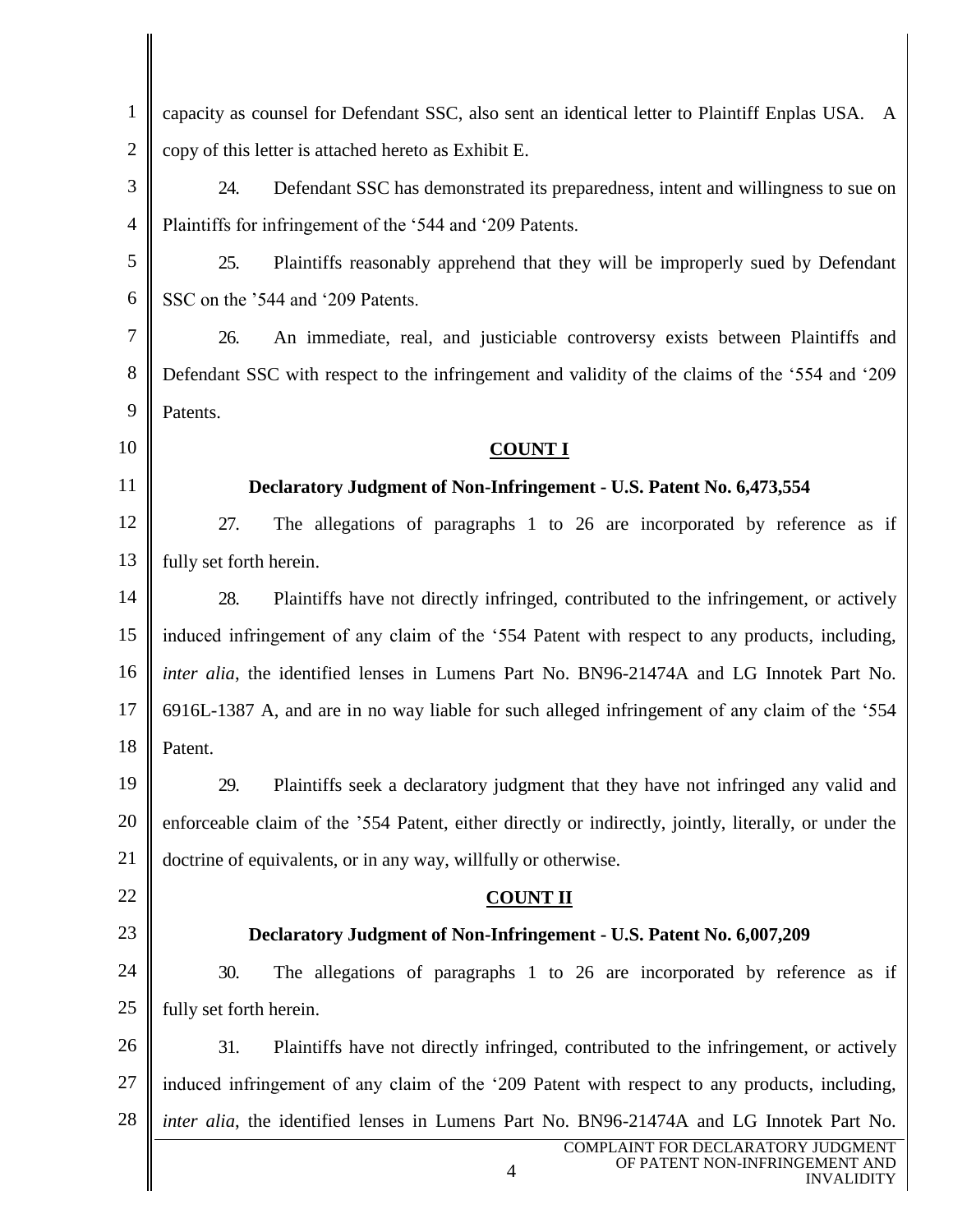| $\mathbf{1}$   | 6916L-1387 A, and are in no way liable for such alleged infringement of any claim of the '209         |  |
|----------------|-------------------------------------------------------------------------------------------------------|--|
| $\overline{2}$ | Patent.                                                                                               |  |
| 3              | 32.<br>Plaintiffs seek a declaratory judgment that they have not infringed any valid and              |  |
| 4              | enforceable claim of the '209 Patent, either directly or indirectly, jointly, literally, or under the |  |
| 5              | doctrine of equivalents, or in any way, willfully or otherwise.                                       |  |
| 6              | <b>COUNT III</b>                                                                                      |  |
| 7              | Declaratory Judgment of Invalidity - U.S. Patent No. 6,473,554                                        |  |
| 8              | 33.<br>The allegations of paragraphs 1 to 26 are incorporated by reference as if                      |  |
| 9              | fully set forth herein.                                                                               |  |
| 10             | 34.<br>Each of the claims of the '544 Patent is invalid, because it fails to comply with the          |  |
| 11             | requirements of Title 35 of the United States Code. §§ 1, et seq., including, inter alia, §§ 102,     |  |
| 12             | 103, and/or 112.                                                                                      |  |
| 13             | 35.<br>Based on the foregoing, Plaintiffs seek a declaratory judgment that each claim of              |  |
| 14             | the '544 Patent is invalid.                                                                           |  |
| 15             | <b>COUNT IV</b>                                                                                       |  |
| 16             | Declaratory Judgment of Invalidity- U.S. Patent No. 6,007,209                                         |  |
| 17             | 36.<br>The allegations of paragraphs 1 to 26 are incorporated by reference as if                      |  |
| 18             | fully set forth herein.                                                                               |  |
| 19             | 37.<br>Each of the claims of the '209 Patent is invalid, because it fails to comply with the          |  |
| 20             | requirements of Title 35 of the United States Code. §§ 1, et seq., including, inter alia, §§ 102,     |  |
| 21             | 103, and/or 112.                                                                                      |  |
| 22             | 38.<br>Based on the foregoing, Plaintiffs seek a declaratory judgment that each claim of              |  |
| 23             |                                                                                                       |  |
|                | the '209 Patent is invalid.                                                                           |  |
| 24             | <b>JURY DEMAND</b>                                                                                    |  |
| 25             | 39.<br>Plaintiffs respectfully request a jury on all issues so triable.                               |  |
| 26             | $^{\prime\prime}$                                                                                     |  |
| 27             | 11                                                                                                    |  |
| 28             | 11<br>COMPLAINT FOR DECLARATORY JUDGMENT                                                              |  |